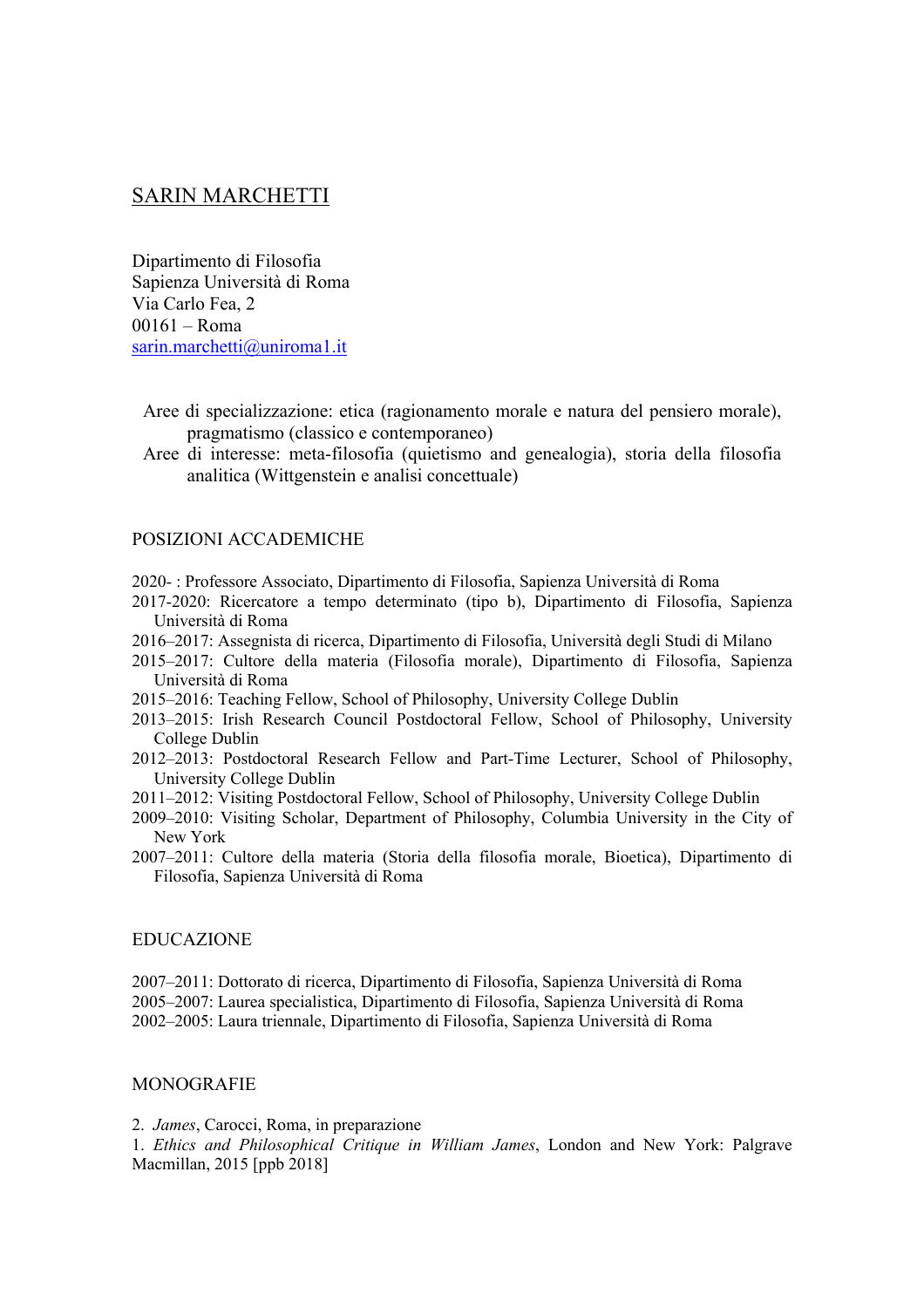### CURATELE

- 5. *The Jamesian Mind*, London and New York: Routledge, in preparazione
- 4. "Rorty's Ethical and Political Philosophy: A Reassessment", *Iride. Filosofia e discussione pubblica*, Vol. 32, No. 88, dicembre 2019
- 3. (con M. Baghramian), *Pragmatism and the European Traditions: Encounters with Analytic Philosophy and Phenomenology Before the Great Divide*, London and New York: Routledge, 2017 [ppb 2020]
- 2. (con G. Marchetti), *Facts and Values: The Ethics and Metaphysics of Normativity,* London and New York: Routledge, 2016 [ppb 2018]
- 1. "Normativity", *International Journal of Philosophical Studies*, Vol. 23, No. 3, 2015

### CAPITOLI DI LIBRI, ARTICOLI E NOTE CRITICHE

- 30. "Teoria, anti-teoria e trasformazione morale", in *Storie dell'etica*, a cura di P. Donatelli, Carocci, Roma, di prossima pubblicazione
- 29. "Pragmatism's Place in the History of Analytic Philosophy", *Iride. Filosofia e discussione pubblica*, di prossima pubblicazione
- 28. "Ethical Theory and Moral Practice in William James", *Contemporary Pragmatism*, di prossima pubblicazione
- 27. "Hortatory Ethics", in *The Oxford Handbook of William James*, ed. by A. Klein, Oxford: Oxford University Press, di prossima pubblicazione
- 26. "Bildung, Unimportance, and Moral Education", in *The Ethics, Epistemology, and Politics of Richard Rorty*, ed. by G. Marchetti, London & New York: Routledge, di prossima pubblicazione
- 25. "L'individu bio-politique chez William James", in *James, Bergson, Dewey. Du biologique au politique*, ed. by S. Madelrieux and B. Stiegler, Paris, PUF, di prossima pubblicazione
- 24. "Moral Theory and Anti-Theory in Dewey's 1932 *Ethics*", in *John Dewey's Ethical Theory*: *The 1932 Ethics*, ed. by R. Frega and S. Levine, London & New York: Routledge, 2020, 235-254
- 23. "Irony and Redescription", *Iride. Filosofia e discussione pubblica*, Vol. 32, No. 88, dicembre 2019, 631-643
- 22. "Jamesian Liberalism and the Self", *Acta Philosophica Fennica*, Vol. 95, 2019, 193-202
- 21. "Kant, James, and the Practice of Ethics", in *Pragmatist Kant: Pragmatism, Kant, and Kantianism in the Twenty-First Century*, ed. by S. Pihlstrom and C. Skowronski, Helsinki, 2019, 213-234
- 20. "Answers to Three Questions on Pragmatism", in *Pragmatism and Its History: Recent Interpretations*, ed. by I. Dzhokhadze, Moscow: Academic Project, 2018, 107-113
- 19. "Two Varieties of Moral Exemplarism", *Ethics and Politics/Etica e Politica*, Vol. XX, No. 2, 2018, 105-122
- 18. "William James on Metaphilosophy, Ethics, and the Moral Life: Replies to Dianda, Goldman, Pryba, and Voparil", *Syndicate*, August 2018
- 17. (con M. Baghramian) "Philosophy in the Twentieth Century: The Mingled Story of Three Revolutions", in *Pragmatism and the European Traditions: Encounters with Analytic Philosophy and Phenomenology Before the Great Divide*, ed. by M. Baghramian and S. Marchetti, London and New York: Routledge, 2017, 1-18
- 16. (con G. Marchetti) "Behind and Beyond the Fact/Value Dichotomy", in *Facts and Values: The Ethics and Metaphysics of Normativity,* ed. by G. Marchetti and S. Marchetti, London and New York: Routledge, 2016, 1-23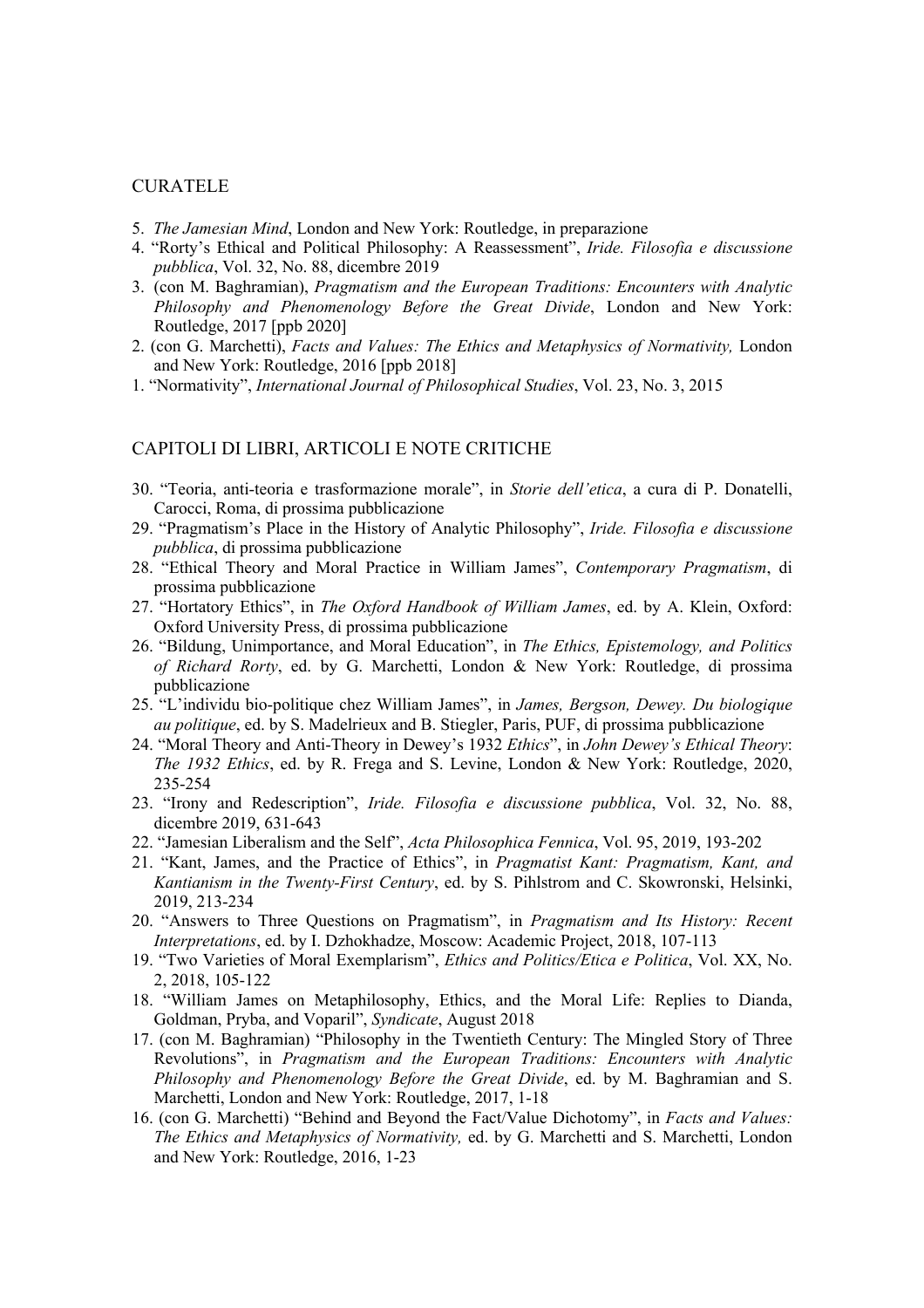- 15. "The Quest for Moral Progress. Lessons from Diamond and Rorty", *Iride. Filosofia e discussione pubblica*, Vol. 29, No. 78, maggio-agosto 2016, 347-359
- 14. "Brandom and Pragmatism: Remarks on a Still Open Question", *International Journal of Philosophical Studies*, Vol. 24, No. 1, 2016, 129-139
- 13. "Unfamiliar Habits: James and the Ethics and Politics of Self-Experimentation", *William James Studies*, Vol. 11, 2015, 102-113
- 12. "Problematize & Reconstruct: Foucault, Genealogy & Critique", *Graduate Faculty Philosophy Journal*, Vol. 36, No. 1, 2015, 199-231
- 11. *"*Tendenze odierne: West, Brandom, Haack, Shusterman", in *Pragmatismo. Dalle origini agli sviluppi contemporanei*, a cura di R. M. Calcaterra, G. Maddalena e G. Marchetti, Carocci, Roma, 2015, 325-346
- 10. "Style *and/as* Philosophy in William James", *Journal of Philosophical Research*, Vol. 39, 2014, 339-352
- 9. "James e l'etica: psicologia e verità", in *Pragmatismi. Le origini della modernità*, Limina Mentis, 2012, 81-134
- 8. "James, l'etica e la teoria morale", in *Pragmata. Per una ricostruzione storiografica dei Pragmatismi*, IF Press, Roma, 2012, 57-86
- 7. "Richard J. Bernstein on Ethics and Philosophy between the Linguistic and the Pragmatic Turn", *European Journal of Pragmatism and American Philosophy*, Vol. 3, No. 2, 2011, 229-238
- 6. "James, Nietzsche and Foucault on Ethics and the Self", *Foucault Studies*, Vol. 11, 2011, 126-155
- 5. "Sergio Franzese Reader of James", *European Journal of Pragmatism and American Philosophy*, Vol. 2, No. 2, 2010, 228-232
- 4. "Jamesiana", *Bollettino Filosofico*, Vol. 26, 2010, 232-245
- 3. "William James on Truth and Invention in Morality", *European Journal of Pragmatism and American Philosophy*, Vol. 2, No. 2, 2010, 127-161
- 2. (con A. Ficorilli), "La bioetica nell'agenda politica", *Critica Liberale*, No. 165, 2009, 233- 243
- 1. "Bioetica e identità: etica o biologia?", *Filosofia e questioni pubbliche*, Vol. 11, No. 2-3 2006, 149-156

# INTERVISTE A PERIODICI O QUOTIDIANI

1. "Should Moral Philosophers Tell Us How to Live?", *The Irish Times*, 6 October 2015.

### TRADUZIONI

- 5. Piergiorgio Donatelli, *The Politics of Human Life: Rethinking Subjectivity*, London and New York: Routledge, 2020
- 4. Paolo D'Angelo, *Sprezzatura: Concealing the Effort of Art from Aristotle to Duchamp*, New York: Columbia University Press, 2018
- 3. Brian P. Copenhaver, "Croce e Dewey", *Croce e Gentile*, a cura di M. Ciliberto, Enciclopedia Italiana Treccani, Roma, 2015
- 2. Daniela Angelucci, *Deleuze and the Concepts of Cinema*, Edinburgh: Edinburgh University Press, 2014
- 1. Alice Crary, "J.M. Coetzee pensatore morale", in *Il senso della virtù*, a cura di P. Donatelli e E. Spinelli, Carocci, Roma, 2009, 151-169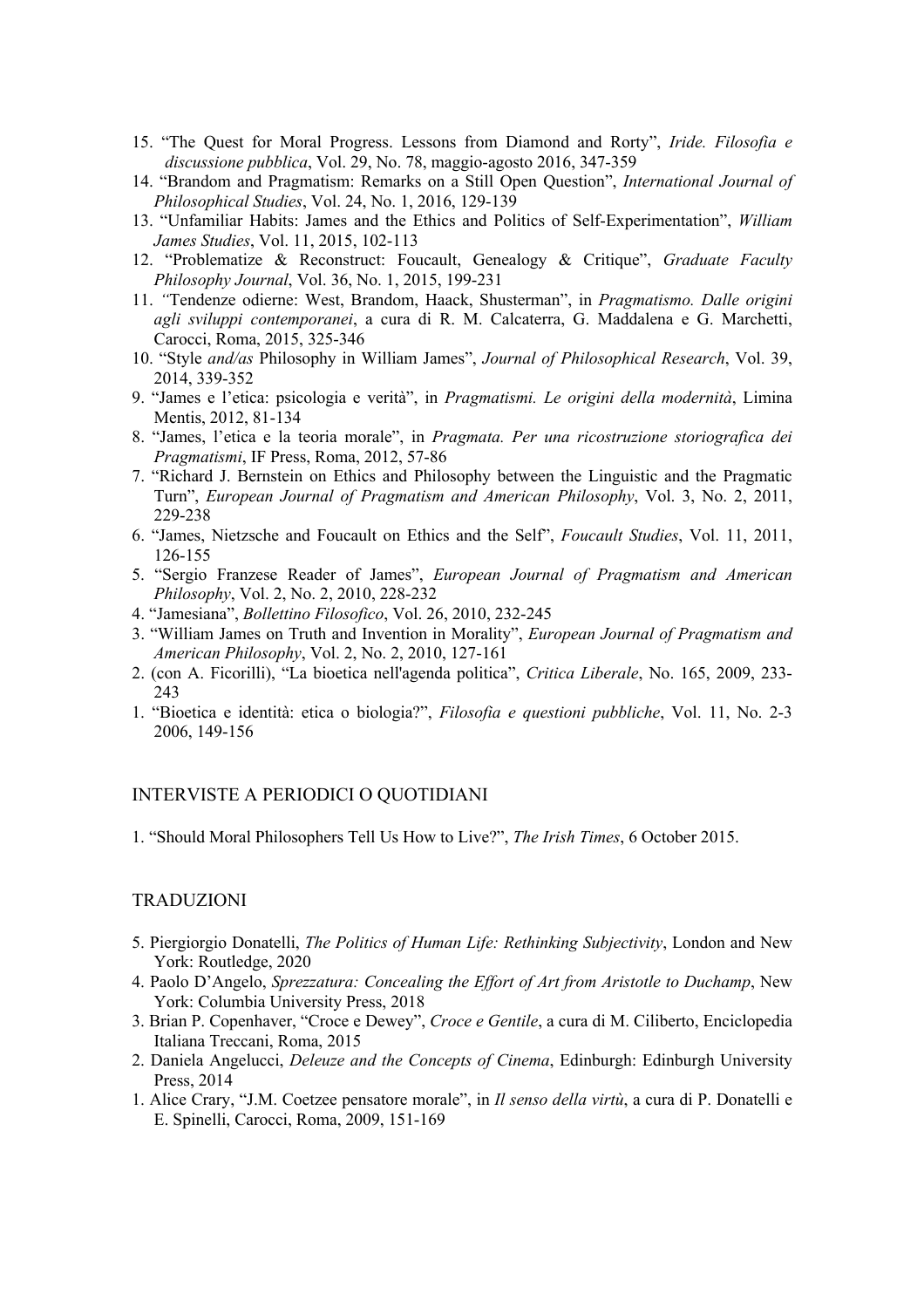### RECENSIONI

- 28. "H. Putnam and R.A. Putnam*, Pragmatism as a Way of Life: The Lasting Legacy of William James and John Dewey* (Harvard University Press 2017)", *Iride. Filosofia e discussione pubblica*, n. 85, settembre-dicembre 2018, 677-8
- 27. "P. Olen and C. Sachs, *Pragmatism in Transition: Contemporary Perspectives on C.I. Lewis* (Palgrave Macmillan 2017)", *European Journal of Pragmatism and American Philosophy*, vol. 10, no. 1, 2018, 1-5
- 26. (con A. Rosenberg), "T. Sparrow and A. Hutchinson (eds.), *A History of Habit: From Aristotle to Bourdieu* (Lexington 2013)", *Transactions of the Charles S. Peirce Society*, vol. 53, no. 4, 2017, 635-640
- 25. "R. Calcaterra, *Filosofia della contingenza. Le sfide di Richard Rorty* (Marietti 2016)", *Iride. Filosofia e discussione pubblica*, n. 81, maggio-agosto 2017, 461-3
- 24. "T. Williamson, *Io ho ragione, tu hai torto* (il Mulino 2015)", *Iride. Filosofia e discussione pubblica*, n. 80, gennaio-aprile 2017, 253-6
- 23. (con A. Rosenberg), "S. Bowden, S. Bignall and P. Patton (eds.), *Deleuze and Pragmatism*  (Routledge 2015)", *Transactions of the Charles S. Peirce Society*, Vol. 52, No. 2, 2016, 312- 7
- 22. "P. Tripodi, *Storia della filosofia analitica* (Carocci 2015)", *Rivista di Filosofia*, Vol. CVII, No. 2, 2016, 293-6
- 21. "R. Frega, Les sources sociales de la normativité (Vrin 2014)", *Iride. Filosofia e discussione pubblica*, Vol. XXVIII, n. 77, gennaio-aprile 2016, 219-221
- 20. "T. Throntveit, *William James and the Quest for an Ethical Republic* (Palgrave 2015)", *European Journal of Pragmatism and American Philosophy*, Vol. 7, No. 2, 2015, 232-238
- 19. "G. Cremaschi, *Breve storia dell'etica* (Carocci 2012)", *Rivista di Storia della Filosofia*, No. 4, 2015
- 18. (con A. Rosenberg), "J. Carrette, *William James's Hidden Religious Imagination: A Universe of Relations* (Routledge 2013)", *Transactions of the Charles S. Peirce Society*, Vol. 50, No. 2, 2014
- 17. "A. Vaccari, *Le etiche delle virtù* (Le Lettere 2012)", *Hume Studies*, Vol. 39, No. 1, 2013
- 16. "W. J. Gavin, *William James in Focus* (Indiana University Press 2013)", *Notre Dame Philosophical Review*, December 2013
- 15. "A. Boncompagni, *Lo sguardo e il limite* (Mimesis 2012)", *Cognitio*, Vol. 14, No. 1, June 2013
- 14. "C. Taylor, *Moralism: A Study of a Vice* (Acumen 2012)", *Iride. Filosofia e discussione pubblica*, Vol. 26, No. 70, settembre-dicembre 2013
- 13. "H. Bergson, *Sur le pragmatisme de William James*, (PUF 2011)", *European Journal of Pragmatism and American Philosophy*, Vol. 4, No. 1, 2012
- 12. "M. Balistreri, *Etica e romanzi* (Le Lettere 2010)", *Iride. Filosofia e discussione pubblica*, Volume 25, No. 66, maggio-agosto 2012
- 11. "P. Tripodi, *Dimenticare Wittgenstein* (Mulino 2009)", *ReF*, novembre 2009
- 10. "L. Greco, *L'Io Morale* (Liguori 2008)", *ReF*, maggio 2009
- 9. "G. Ryle, *Il Concetto di Mente* (Laterza 2007)", *ReF*, settembre 2008
- 8. "A. Coliva (ed), *Filosofia Analitica* (Carocci 2007)", *ReF*, No. 27, marzo 2008
- 7. "A. Bilgrami, *Self-Knowledge and Resentment* (Harvard 2006)", *2R – Rivista di recensioni filosofiche*, Vol. 8, 2008
- 6. "G. Strawson, *The Self?* (Blackwell 2004)", *ReF*, No. 15, febbraio 2007
- 5. "C. Bagnoli, *Dilemmi Morali* (De Ferrari 2006)", *ReF*, No. 24, dicembre 2007
- 4. "M. Dell'Utri, *Linguaggio e Realtà tra Realismo e Fallibismo* (Meltemi, 2004)", *2R – Rivista di recensioni filosofiche*, Vol. 5, 2007
- 3. "A. Allegra, *Dopo l'Anima* (Edizioni Studium, 2005)", *Iride. Filosofia e discussione pubblica*, Vol. 20, No. 50, gennaio-aprile 2007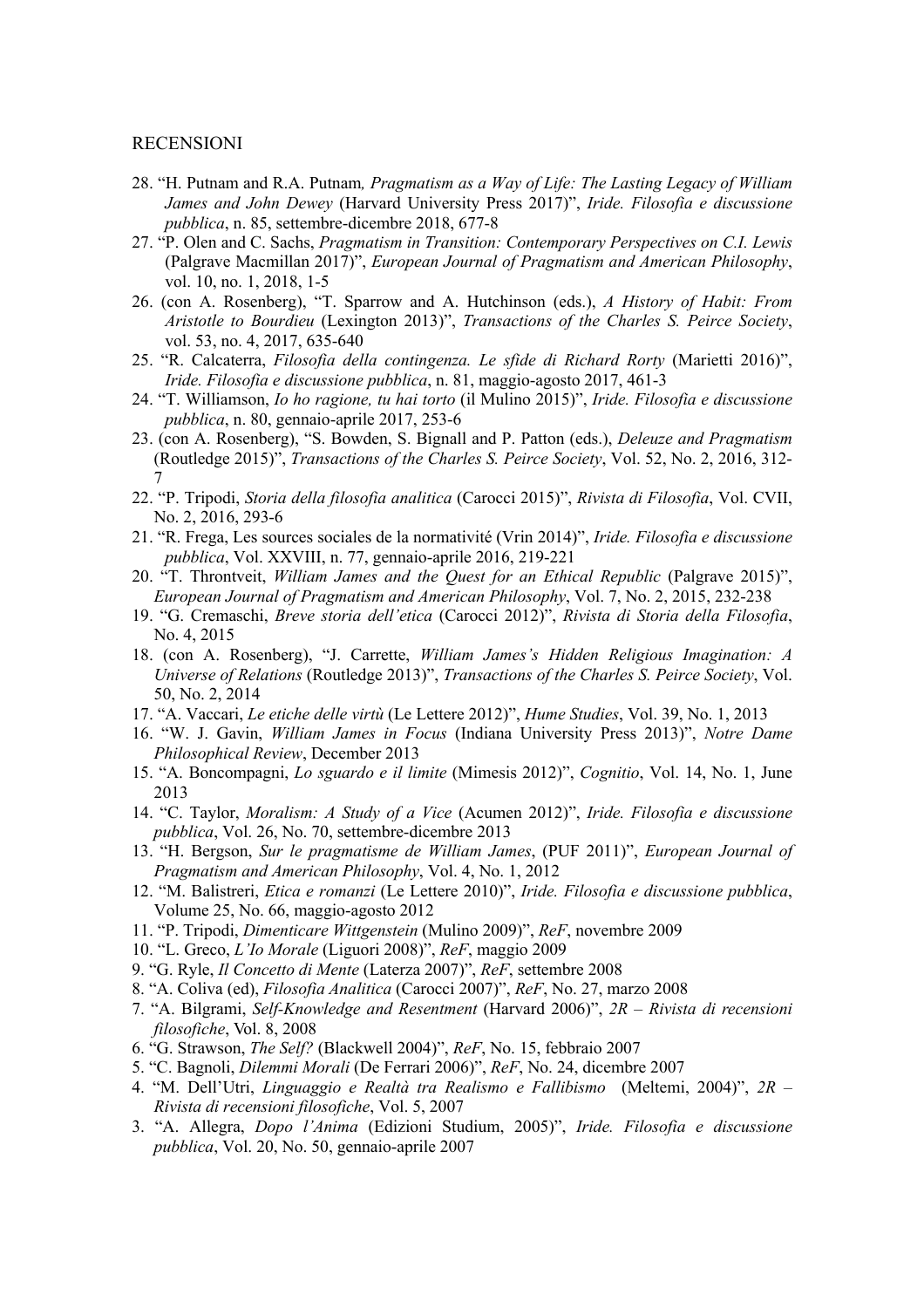- 2. "D. O. Brink, *Il Realismo Morale ed i Fondamenti dell'Etica* (Vita e Pensiero, 2003)", *SWIF Recensioni*, No. 9, maggio 2005
- 1. "R. Contessi, *La Forma del Linguaggio* (Meltemi, 2003)", *SWIF Recensioni*, No. 4/5, dicembre 2004 – gennaio 2005

## RELAZIONI E INTERVENTI

- 64. *Bildung, Unimportace, and Education: A Rortian Proposal*, *Education to Democracy*, Université Paris 1 Panthéon Sorbonne, 18-9 December 2020
- 63. *Habituation and Virtue*, Political Education for Human Transformation, Université Paris 1 Panthéon Sorbonne, 13-4 December 2019
- 62. *Practice as Method: William James on the Conduct of the Self*, Pragmatism as a Way of Life, Universidade Nova de Lisbona, 2 December 2019
- 61. *Neopragmatist Uses of Wittgenstein,* Pragmatism and the European Traditions: 1950-today, Sapienza Università di Roma, 16-7 September 2019
- 60. *Neopragmatist Uses of Wittgenstein*, Wittgenstein and Pragmatism, 18 June 2019, Sapienza Università di Roma, Roma
- 59. *Irony and Redescription*, Life and Ethics. A View from the Ordinary, 29-30 May 2019, Sapienza Università di Roma, Roma
- 58. *Moralità e demoralizzazione*, Iris Murdoch filosofa morale tra letteratura e filosofia*,* 6 maggio 2019, Università della Calabria, Cosenza
- 57. *Anti-rappresentazionalismo e condotta morale*, Seminario di analisi filosofica, 19 febbraio 2019, Università degli Studi di Pavia, Pavia
- 56. *Fare e disfare l'esperienza: esercizi spirituali a Cambridge, Massachusetts*, Pratiche di sé ed etiche dell'attenzione. L'eredità degli «esercizi spirituali» nel pensiero contemporaneo, 13-4 dicembre 2018, Sapienza Università di Roma, Roma
- 55. *Dewey's Ethics Between Theory and Practice*, Re-reading Dewey's Ethics III, 7-8 December 2018, Centre Marc Bloch, Berlin
- 54. *Storia e anti-teoria morale: una prospettiva pragmatista*, Storie dell'etica, 24-5 settembre 2018, Sapienza Università di Roma, Roma
- 53. *The Uses of the City*, Urban Forms, Urban Lives, 20-1 September 2018, Centre Marc Bloch, Berlin
- 52. *Gli usi della città: invenzioni urbane e spazi morali*, Forme di vita urbana, 15 giugno 2018, Sapienza Università di Roma, Roma
- 51. *Pragmatism's Conduct*, The Pragmatist Attitude: Habits, Practices, and Gestures in a Pluralistic Landscape, 17-8 October 2017, Università degli Studi di Milano, Milano
- 50. *Virtue and Moral Theory,* Re-reading Dewey's Ethics II, Bologna, 9-11 October 2017, Università degli studi di Bologna, Bologna
- 49. *Two Varieties of Exemplarism*, Exemplars and Exemplarism: Theory, Sources, and Practices*,* 5-6 October 2017, Università degli studi di Genova, Genova
- 48. *Pragmatist and the Moral Life: Therapy and Transformation*, Alternative Contemporary Ethics, 14-5 September 2017, The Danish Academy in Rome and Sapienza Università di Roma, Roma
- 47. *Pragmatism's Place in the History of Analytic Philosophy*, The Histories of Analytic Philosophy, 13 September 2017, Sapienza Università di Roma, Roma
- 46. *Kant, James, and Pragmatic Anthropology*, Pragmatist Kant, 11-3 July 2017, Finnland-Institut, Berlin
- 45. *Jamesian Liberalism and the Self*, Liberalism, Democratic and Perfectionist, 23 maggio 2017, Sapienza Università di Roma, Roma
- 44. *Conduct First*, British Society for the History of Philosophy, 6-8 April 2017, University of Sheffield, Sheffield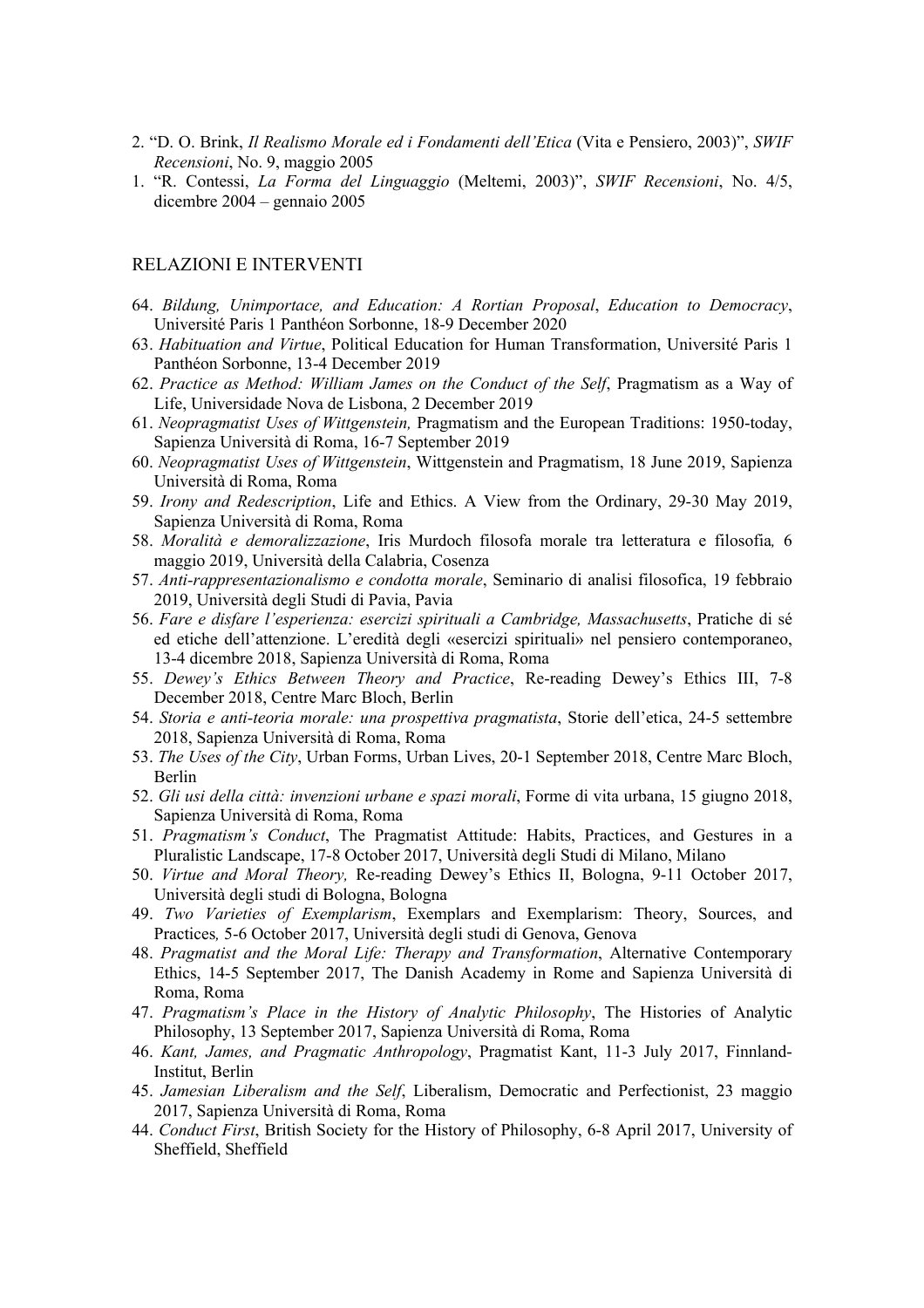- 43. *Progresso e cultura filosofica in Rorty e Wittgenstein*, Wittgenstein: Critique and Reconstruction in Philosophical Culture, 17 febbraio 2017, Sapienza Università di Roma, Roma
- 42. *The Good of Democratic Activity*, Democrazia radicale e politica dell'ordinario/Radical Democracy and the Politics of the Ordinary, 23-4 settembre 2016, Sapienza Università di Roma, Roma
- 41. *Moralism and Hortatory Ethics*, Moralism: The Boundaries of Moral Thinking, 20-1 June 2016, University of Essex
- 40. *Realismo, anti-realismo e quietismo morale*, Ontologia. Prospettive storiche e teoriche, 16 giugno 2016, Università Cattolica del Sacro Cuore, Milano
- 39. *Theory vs. Therapy in Ethics: Wittgensteinian and Pragmatist Variations*, Wittgenstein and Pragmatism, 16-7 May 2016, Helsinki Collegium of Advanced Studies, Helsinki
- 38. *Soggetti e oggetti del naturalismo*, Naturalismo e naturalismi, 4 maggio 2016, Sapienza Università di Roma, Roma
- 37. *Third-Wave Pragmatism: Some Variations*, Towards a Transitionalist Critique of Education, 14-5 March 2016, University of Roehampton, London
- 36. *William James: metafilosofia, etica e vita morale*, Seminario permanente di Etica, 24 novembre 2015, Sapienza Università di Roma, Roma
- 35. *Brandom and Pragmatism*, Trinity College Dublin Philosophy Colloquium, October 2015, Trinity College Dublin, Dublin
- 34. *James & Du Bois* (discussant), Bergson, James, Dewey. Du biologique au politique, 5-7 October 2015, Palazzo Feltrinelli, Gargnano
- 33. *Pragmatism and Quietism in Ethics*, Pragmatism, Wittgenstein, and the Virtues: Three Heterodox Approaches to Ethics, School of Philosophy, 14-5 September 2015, University College Dublin
- 32. *Pragmatic Anti-Representationalism: A Family Therapy*, Second European Pragmatist Conference, 9-11 September 2015, Paris
- 31. (with S. Laugier) *La philosophie morale américaine du perfectionnisme au pragmatisme*, Le pragmatisme dans les sciences sociales: traditions, usages, nouveaux défis, 22-7 June 2015, La Vieille Perrotine Ile d'Oléron, Charente-Maritime
- 30. *Perfezionismo, Pragmatismo e i registri della vita morale*, Il perfezionismo morale di Cavell, 19 June 2015, Sapienza Università di Roma, Roma
- 29. *Conceptual Analysis, Personal Clarification, and Social Critique in C. I. Lewis*, 11th Conference of the Italian Society for Analytic Philosophy, 3-5 September 2014, Università dell'Aquila, L'Aquila
- 28. *Verità di pietra e valore in contanti. Questioni di stile nel* Pragmatismo *di William James*, Seminario di scrittura filosofica, 22 May 2014, Università di Firenze, Firenze
- 27. *The Nature of Verification Between Pragmatism and Logical Empiricism*, APA Pacific Division, 16-20 April 2014, Westin Gaslamp Quarter and Grant Hotel, San Diego
- 26. *C. I. Lewis on Pragmatism and Conceptual Analysis*, 41st Meeting of the Society for the Advancement of American Philosophy, 6-8 March 2014, University of Colorado Denver, Denver
- 25. *Unfamiliar Habits: James and the Ethics and Politics of Self-Experimentation*, APA Central Division, 26 Feb-1 March 2014, Palmer House Hilton, Chicago
- 24. *Therapy and Transformation in William James' Moral Thought*, 23rd World Congress of Philosophy, 4-10 August 2013, University of Athens, Athens
- 23. *Moral Theory and Practice after Dewey and Putnam*, Postdoctoral Research Seminar, 30 May 2013, School of Philosophy, University College Dublin, Dublin
- 22. Style and Argument in Pragmatism: William James on Philosophical Writing, 40<sup>th</sup> Meeting of the Society for the Advancement of American Philosophy, 7-9 March 2013, The Richard Stockton College of New Jersey, Atlantic City
- 21. *Therapy and Transformation: James on Hortatory Ethics*, Dangerous Therapies, 16-17 January 2013, UNED, Madrid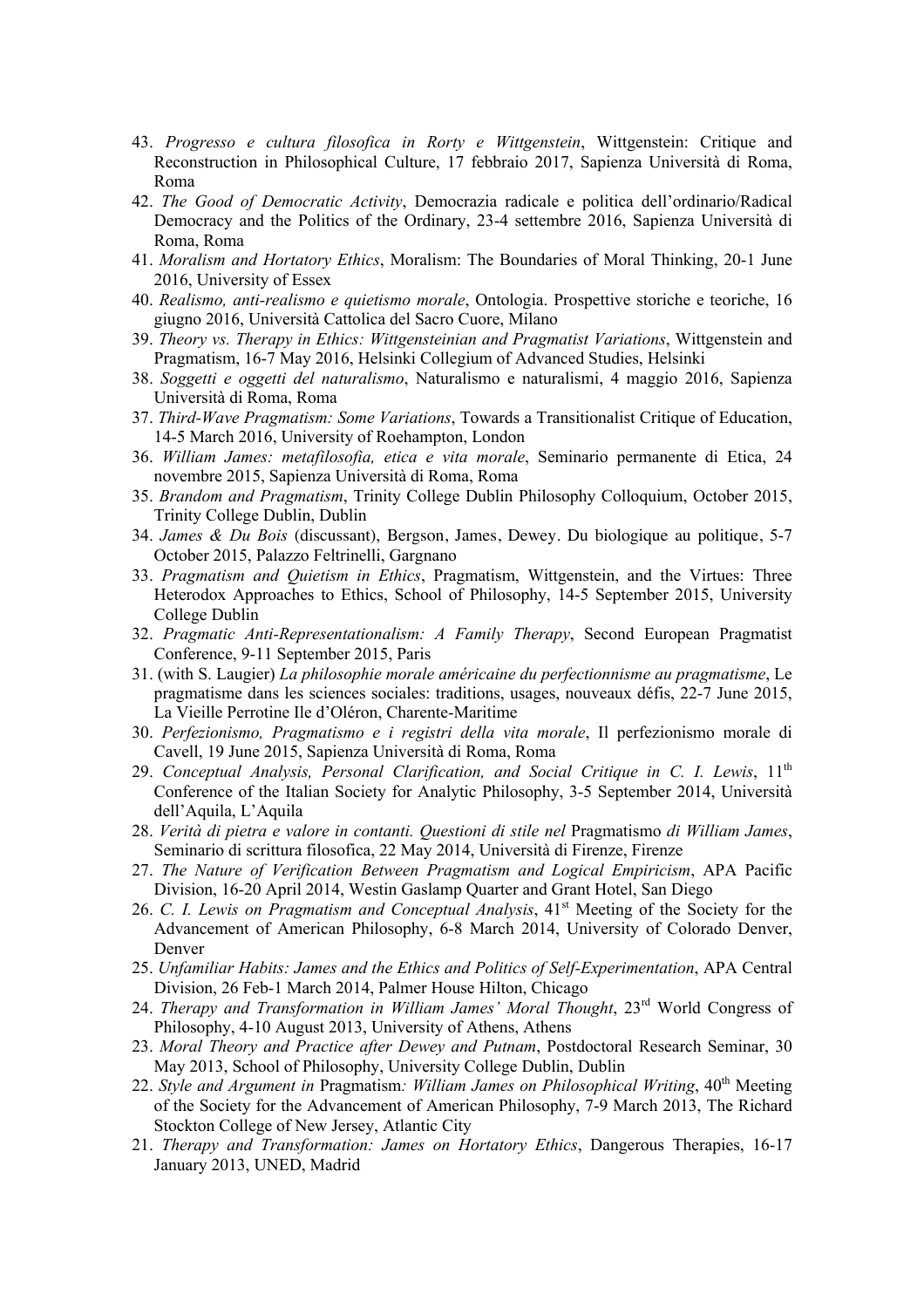- 20. *Theory and Practice of Conduct in James and Dewey*, First European Pragmatism Conference: The Relevance of American Philosophy, 19-21 September 2012, Università Roma Tre, Roma
- 19. *William James: The Moral Philosopher*, Summer Institute in American Philosophy, 16-21 July 2012, University of Oregon, Eugene
- 18. *Style and/as Philosophy in James*, The American Style in Philosophy International Conference, Newman House, 11-12 June 2012, University College Dublin, Dublin
- 17. *Should Moral Philosophy Be Practical? A Pragmatist Sonata*, Postdoctoral Research Seminar, 16 May 2012, School of Philosophy, University College Dublin, Dublin
- 16. *Envisioning Pragmatist Legacies*, William James Center Opening Event, 2-3 February 2012, Universitaet Potsdam, Potsdam
- 15. *Ethics as Anthropology: Pragmatic Encounters in Kant and James*, 13<sup>th</sup> International Meeting on Pragmatism, 7-10 November 2011, Pontifical Catholic University of São Paulo, São Paulo
- 14. *Some Aspects of James's Critique of Morality*, William James Philosophie und Leben, 17 June 2011, Universitaet Potsdam, Potsdam
- 13. *William James on Conduct and the Self*, Confines of Ethics. The Contemporary Relevance of William James*,* 9-10 June 2011, Fundación Juan March, Madrid
- 12. *The Life of the Mind: Pragmatism and Ethics in* The Principles of Psychology, William James and Pragmatism: International Conference, 12-3 November 2010, Universidad de Coimbra, Coimbra
- 11. *William James on Ethics: Methods and Contents. With a Coda on Wittgenstein*, Wittgenstein Workshop, 22 October 2010, New School for Social Research, New York City
- 10. *William James on Moralism and Truth*, Autour de Cora Diamond: Ethique, imagination, formes de vie, 13-5 September 2010, Université de Picardie Jules Verne, Amiens
- 9. *William James on Action and Invention in Morality*, Third Nordic Pragmatic Conference, 1-2 June 2010, Uppsala University, Uppsala
- 8. *James and Moral Philosophy*, New York Pragmatist Forum, 5 May 2010, Fordham University, New York City
- 7. *Truth as an Ethical Concept: the Pragmatist Heritage*, Philosophy Colloquia Series, 4 April 2010, The University of New Mexico, Albuquerque
- 6. *Ethics as Anthropology: Human Nature and Pragmatism in Kant and James*, MPPS Graduate Workshop "Of the Human Being: Moral Philosophy, Psychology and Sociology", 15-17 December 2009, Université de Picardie Jules Verne, Cap Hornu - Saint-Valery-sur-Sommet
- 5. *Perfectionism made Flesh: William James on the Sources of Moral Thought*, La Philosophie Américaine et le Perfectionnism Moral, 29-30 June 2009, Université de Picaridie Jules Verne, Amiens
- 4. *Carnap, Quine, Analysis and Pragmatism*, 5<sup>th</sup> BPPA Masterclass on Early Analytic Philosophy, Advance workshop with Peter Hylton and Michael Beaney, 26-7- March 2009, University of East Anglia, Norwich
- 3. *The Notion of Temperament in William James' Moral Thought*, MPPS Graduate Workshop: Philosophie, Psychologie, Sociologie Morales, [11] 15-17 December 2008, Université de Picardie Jules Verne, Amiens
- 2. *Akeel Bilgrami su conoscenza di sé e valori morali*, Giornata di studi: Etica, Immaginazione e Conoscenza di sé, 6 February 2008, Sapienza Università di Roma, Roma
- 1. *Epistemic Normativity* (discussant)*,* Workshop on Action, Mind and Language: Conceptual Analysis and Empirical Results, 3-4 November 2008, Università Roma Tre Universiy, Roma

### EVENTI ORGANIZZATI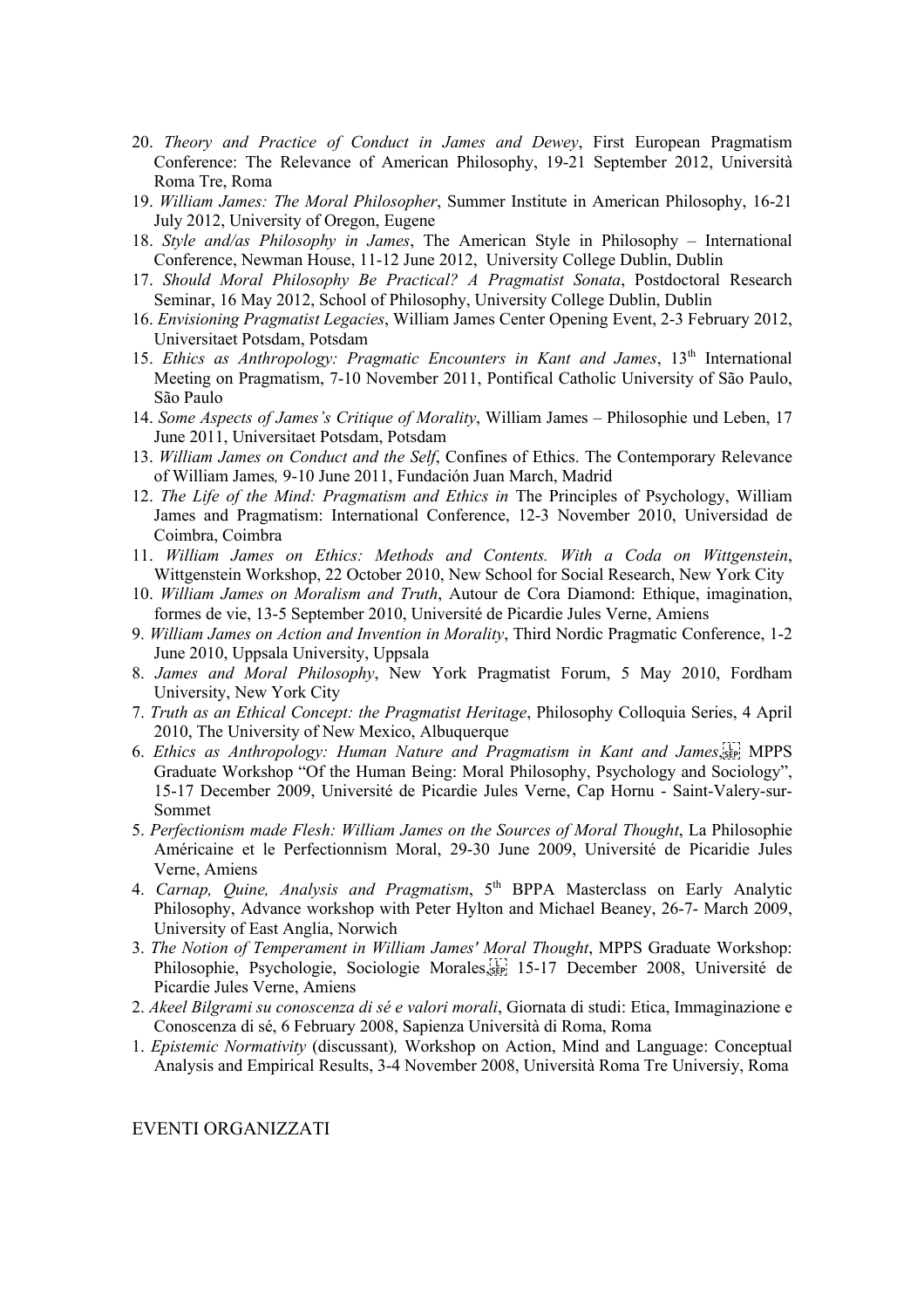- 10. (con M. Baghramian and P. Donatelli), *Pragmatism and the European Traditions: 1950- Today*, International Conference, Sapienza Università di Roma, 16-7 September 2019
- 9. (con P. Donatelli), *Wittgenstein and Pragmatism*, International Workshop, Sapienza Università di Roma, 18 June 2019
- 8. *Pragmatism, Wittgenstein, and the Virtues: Three Heterodox Approaches to Ethics*, School of Philosophy, University College Dublin, 14-5 settembre 2015
- 7. (con M. Baghramian), *The Reaches of Pragmatism – Summer Institute in American Philosophy*, Summer Institute, University College Dublin, 8-13 giugno 2015.
- 6. (con M. Baghramian, A. Mahon, and F. McHugh), *American, Philosophy, Literature The American Voice in Philosophy III*, International Conference, University College Dublin, 30- 31 maggio 2014
- 5. (con M. Baghramian, A. Mahon e F. McHugh), *Questioning the Canon from Within: Pragmatism's Dialogues with Itself in Lewis, Quine, Putnam and Rorty*, panel session of *41st SAAP*, University of Denver, 6-8 marzo, 2014
- 4. (con M. Baghramian, A. Mahon e F. McHugh), *Philosophical Revolutions: Pragmatism, Phenomenology and Analytic Philosophy 1895-1935* – *The American Voice in Philosophy II*, International Conference, University College Dublin, 20-21 giugno 2013
- 3. (con M. Baghramian), *Philosophies of Philosophy*, International Conference, University College Dublin, 17-19 giugno 2013.
- 2. (con R. del Castillo e N. Hernandez), *Dangerous Minds, Dangerous Methods: Psychology, Ethics and Violence*, International Workshop, Universidad Nacional de Educación a Distancia, novembre 2012
- 1. (con M. Baghramian, A. Kelly e F. McHugh), *The American Style in Philosophy The American Voice in Philosophy I*, International Conference, University College Dublin, 11-12 giugno 2012

### PARTECIPAZIONE A SEMINARI

- 7. *Wittgenstein e il pragmatismo III*, Università degli Studi di Firenze, Firenze, 28-9 settembre 2017
- 6. *After Irony: Discourse, Ethics and Politics in a Precarious Age*, UNED, Madrid, 25-8 maggio 2015
- 5. *The Practical Turn: Pragmatism in Britain in the Long Twentieth Century*, Cheryl Misak (Toronto) and Huw Price (Cambridge), The British Academy, 2 ottobre 2014
- 4. *Logical Empiricism and Pragmatism*, Institut Wiener Kreis, Universität Wien, Vienna, 7-9 novembre 2013
- 3. *Cambridge Pragmatism*, S. Blackburn and H. Price (Cambridge), Trinity College, Cambridge University, Cambridge, 31 May – 1 giugno 2012
- 2. *Early Analytic Philosophy*, 5<sup>th</sup> BPPA Masterclass with M. Beaney (York) and P. Hylton (Illinois), Norwich, University of East Anglia, 26-7- marzo 2009
- 1. *Varieties of Skepticism*, James Conant (Chicago), Istituto Italiano di Studi Filosofici, Napoli, 3-5 dicembre 2007

#### INSEGNAMENTI

*Professore Associato (Sapienza Università di Roma)*: Bernard Williams*: Moral Anti-Theory and Ethical Necessity* (LM, II° sem 2020-1) La bioetica e le forme umane di vita (L, I° sem 2020-1)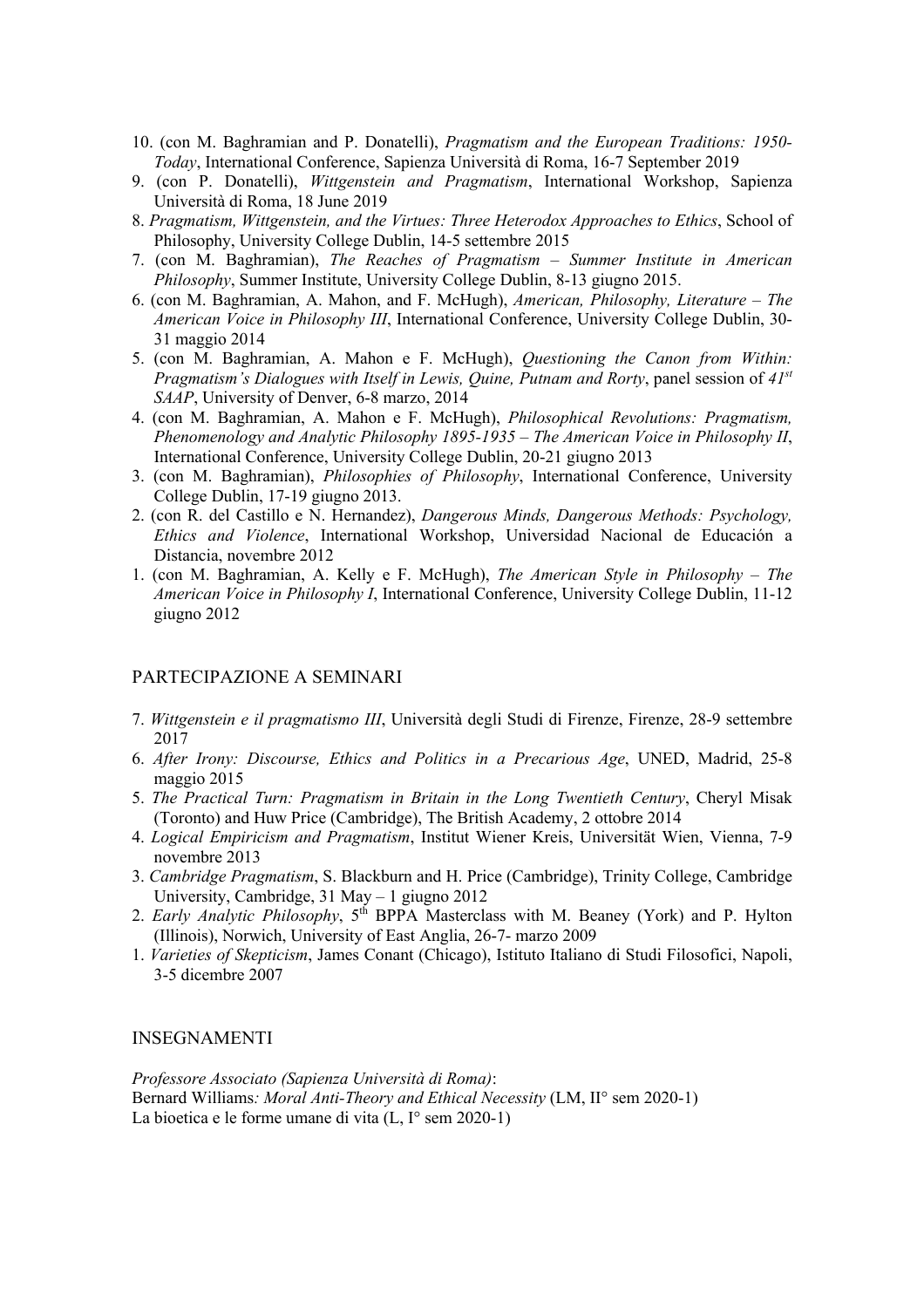*Ricercatore a tempo determinato (Sapienza Università di Roma)*: La moralità e l'etica filosofica (LM, I° sem 2019-20) John Dewey: Ethics as Practice (LM, I° sem 2019-20) Richard Rorty: Mind, Morals, and Metaphilosophy (LM, II° sem 2018/9) Etica analitica: letture classiche e contemporanee (LM, I° sem 2018/9) William James: il pragmatismo e la vita morale (LM, II° sem 2017/8) Pragmatist Ethics: Classical and Contemporary Readings (LM, I° sem 2017/8) Tirocinio di scrittura e ricerca filosofica (L, I° sem 2017/8)

*Cultore della materia (Sapienza Università di Roma)*: Filosofia Morale (2015-2017) Storia della filosofia morale, Bioetica (2007-2011)

*Teaching and Research Fellow (University College Dublin)*: Themes in American Philosophy, (grad, spring 2016) Philosophical Revolutions, (undergrad, fall 2015) Ethics and the Limits of Philosophy (grad, spring 2015) Varieties of Naturalism (reading seminar, fall 2014 and spring 2015) The Philosophies of Wittgenstein, (undergrad, fall 2014) Classics of Modern Philosophy, (undergrad, spring 2013)

### SUPERVISIONI E COMMISSIONI DI LAUREA, MASTER E DOTTORATO

- 2020 Correlatore di tesi magistrale del candidato Nicola Di Lisa ("H.D. Thoureau e la sua impronta climatica. Dal trascendentalismo all'ecologia sociale")
- 2020 Correlatore di tesi magistrale della candidata Angela Maria Abbattista ("Malattie neurodegenerative e assistenza sanitaria. Il caso dell'encefalomielite mialgica")
- 2020 Relatore di tesi magistrale della candidata Giulia D'Ambrosio ("Rapporti, sviluppi e conseguenze del dibattito tra bioetica cattolica e bioetica laica nell'ultimo decennio in Italia")
- 2019 Correlatore di tesi magistrale della candidata Ida Severino ("La bioetica e la tecnica CRISPR/Cas9: questioni etiche delle modificazioni genetiche degli esseri umani")
- 2019 Relatore di tesi magistrale della candidata Giulia Piemontesi ("L'eredità di Dewey. Per un nuovo umanesimo democratico nell'era digitale")
- 2019 Correlatore di tesi magistrale del candidato Luca Capone ("Tassonomia, fisiologia, genealogia: la grammatica dell'interno negli ultimi scritti di Ludwig Wittgenstein")
- 2018 Membro esterno commissione di dottorato del candidato Matteo Cresti ("La rilevanza della metaetica per l'etica normativa", Università di Torino)
- 2018 Membro esterno commissione di dottorato del candidato Marco Polverini ("Il quietismo in Wittgenstein. Prospettive e problemi oltre la disputa", Università di Roma Tre)
- 2017 Membro esterno commissione di dottorato della candidata Alma Lopez Vale ("Los fenomenos preternaturales y sus differentes dimensions en el pensamiento de Swedenborg, Kant y William James", UNED Madrid)
- 2015-6 Supervisore esterno di tesi dottorale del candidato José Jatuff ("The Strenuous Self of William James", Universidad Nacional de Córdoba)
- 2014-5 Supervisore tesi di laurea magistrale del candidato Sean Guildea ("Wittgenstein and Philosophical Therapy", University College Dublin)
- 2014-5 Supervisore tesi di laurea magistrale della candidata Jennifer O'Kelly ("Cora Diamond on the Difficulties of Experience and the Life with Concepts", University College Dublin)
- 2013-6 Lettore tesi di dottorato del candidato Conor Morris ("Work and Spirit: John Dewey's Theory of Inquiry and the Nature of Regulative Assumptions", University College Dublin)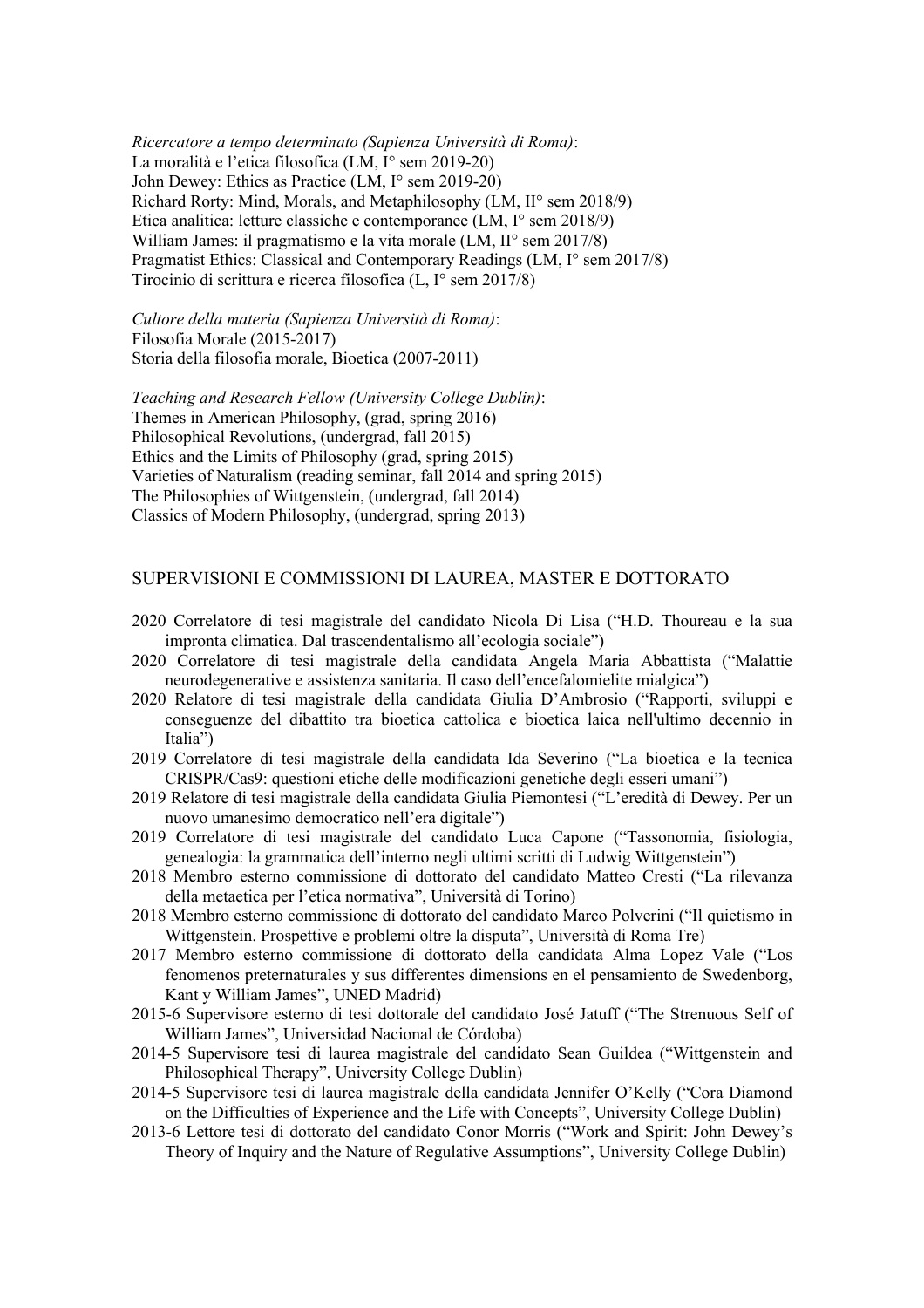2013 Membro esterno commissione di dottorato della candidata Bianca Thoilliez ("Implicaciones pedagógicas del pragmatismo filosófico americano. Una reconsideración de las aportaciones educativas de Charles S. Peirce, William James y John Dewey", Universidad Autónoma de Madrid)

### FONDI, FINANZIAMENTI E PREMI CONFERITI

- 2019-2021, Progetti di ricerca di ateneo per il progetto "Terapia come paradigma filosofico", Sapienza Università di Roma
- 2019-2021, Progetti di ricerca di ateneo per il progetto "FoLAB: a Forms of Life Approach to Bioethics", Sapienza Università di Roma
- 2017-2020, Progetti di ricerca di ateneo per il progetto "Urban Forms of Life: Affective, Aesthetic, and Moral", Sapienza Università di Roma
- 2017-2019, Fondo di Finanziamento delle attività base di ricerca, Sapienza Università di Roma
- 2017-2019, Alexander von Humboldt Postdoctoral Research Fellowship per il progetto "Ethics After Pragmatism" presso la Universität Potsdam (declinato)
- 2016-2017, Assegno di ricerca per il progetto PRIN "Ontoformat", Università di Milano
- 2015 UCD School of Philosophy, UCD College of Human Sciences, Society for the Advancement of American Philosophy, Dublin Tourism Board, fondi multipli per la summer school sul tema "The Reaches of Pragmatism: Summer Institute in American Philosophy" presso l'University College Dublin
- 2014 IRC New Foundations Scheme per il convegno "Pragmatism, Wittgenstein, and the Virtues: Three Heterodox Approaches to Ethics" presso University College Dublin
- 2014 Clinton Institute for Advanced American Studies fondi convegno "Philosophy, Literature, America" presso University College Dublin
- 2013 IRC New Foundations Scheme per soggiorno di ricerca negli USA sul tema "Pragmatism, Ethics, and Method"
- 2013-2015 Irish Research Council Postdoctoral Fellowship per il progetto di ricerca "The Quiet Revolution: Pragmatism and a Counter-History of Twentieth Century Moral Philosophy" presso l'University College Dublin
- 2011-2015 UCD School of Philosophy, International Journal of Philosophical Studies, Irish Research Council, UCD seed funding, UCD College of Human Sciences, fondi multipli per il progetto di ricerca "The American Voice in Philosophy"
- 2013 SAAP Fondi per il convegno "Philosophical Revolutions: Pragmatism, Analytic Philosophy and Phenomenology 1895-1935" presso l'University College Dublin
- 2013 IRC New Foundations Scheme per il convegno "Philosophical Revolutions: Pragmatism, Analytic Philosophy and Phenomenology 1895-1935" presso l'University College Dublin
- 2012 Clinton Institute for Advanced American Studies fondi convegno "The American Style in Philosophy" presso l'University College Dublin
- 2012 IRCHSS New Ideas Scheme per il progetto "The American Style in Philosophy" presso l'University College Dublin
- 2011-2012 Sapienza Università di Roma borsa di perfezionamento all'estero presso l'University College Dublin
- 2009-2010 Sapienza Università di Roma maggiorazione borsa di dottorato per periodo di ricerca in qualità di Visiting Scholar presso la Columbia University
- 2008 Sapienza Università di Roma maggiorazione borsa di dottorato per periodi di ricerca presso la British Library
- 2007-2010 Sapienza Università di Roma borsa di dottorato per tesi su "Etica e psicologia in William James presso la Sapienza Università di Roma